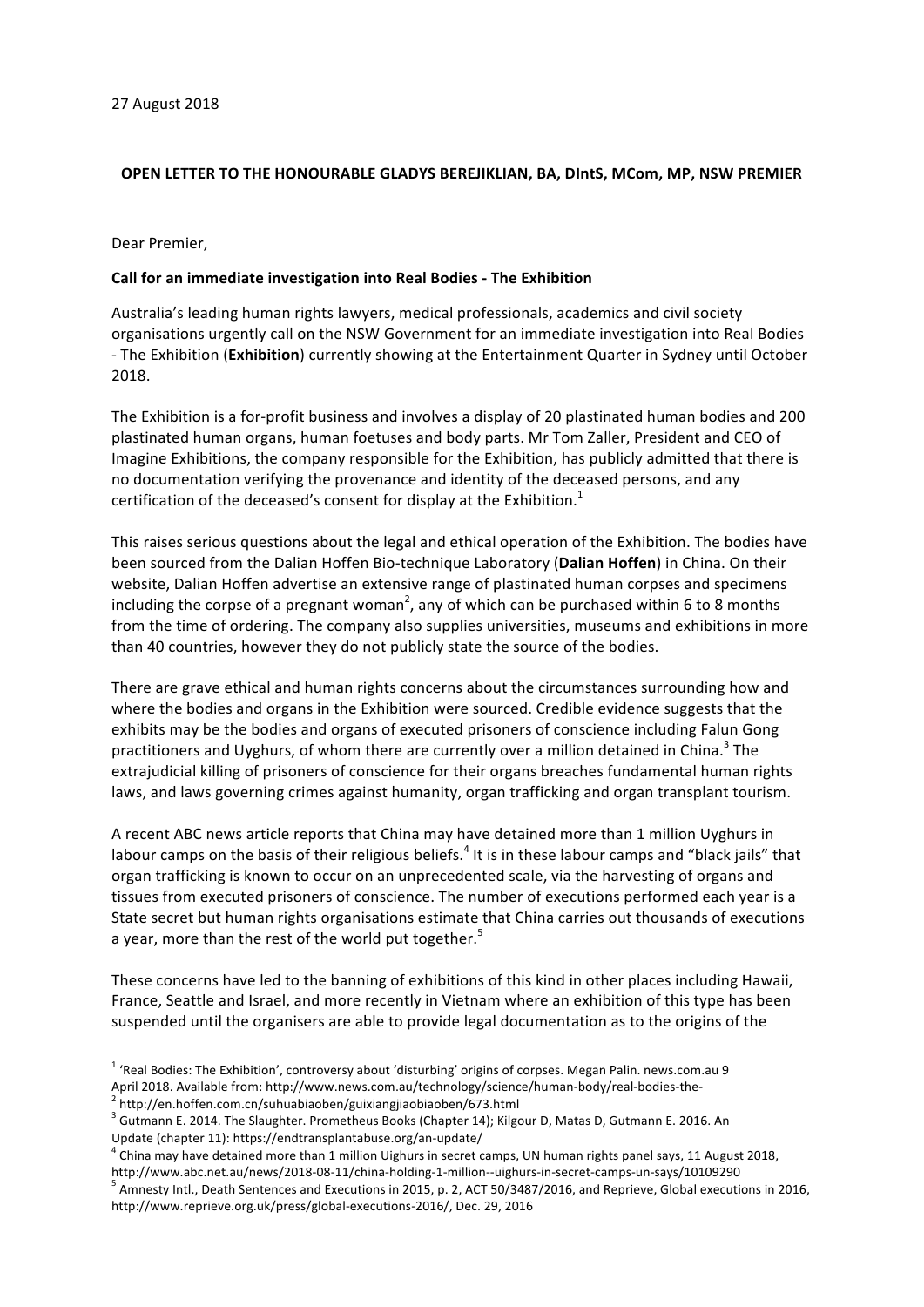specimens.<sup>6</sup> Concerns about unethically sourced human remains in exhibitions are shared by leading Australian museums.<sup>7</sup>

In Australia, trading in tissue and organ trafficking are serious modern slavery offences. On 6 June 2018 the NSW Parliament passed the *Modern Slavery Act 2018* which provides for the prohibition of trading in tissue. This provision has extraterritorial effect. Australia's *Criminal Code Act 1995* (Cth) also provides for offences of organ trafficking.

Using human organs and tissues without consent for financial profit is the antithesis of international ethical and legal practice as set out in the Declaration of Istanbul on Organ Trafficking and Transplantation and the Council of Europe Convention against Trafficking in Human Organs.<sup>4</sup>

The Exhibition organisers have provided no documentation regarding the bodies and specimens on display, and it remains unclear, without this documentation, whether the Exhibition has complied with Australia's laws, and internationally recognised legal and ethical standards regarding the use of organs and specimens.

In addition, it remains unclear whether the Exhibition complies with NSW's anatomy licensing laws. Despite repeated requests, NSW Health has failed to investigate the Exhibition to ensure it complies with NSW Health's Policy Directive for the *Conduct of Anatomical Examinations and Anatomy* Licensing in NSW and the Anatomy Act 1977 (NSW). We request that you direct NSW Health to conduct such an investigation.

Whilst we have attempted to work with government in a collaborative way to reach a solution to these ongoing ethical and legal concerns about the Exhibition, our attempts have been futile. The Exhibition remains open until October 2018, and during this time the Exhibition may be breaching Australia's laws.

We now call on you as the NSW Premier for an immediate and full investigation into whether holding the Exhibition complies with Australia's laws, directives and ethical standards.

Yours sincerely,

Madeleine Bridgett Co-Chair, Business and Human Rights Committee Australian Lawyers for Human Rights



Cc: The Honourable Scott Morrison, MP, Prime Minister of Australia

 $6$  Exhibition of real body parts suspended in Vietnam, 7 July 2018, https://e.vnexpress.net/news/travel-life/culture-

arts/exhibition-of-real-body-parts-suspended-in-vietnam-3774329.html<br><sup>7</sup> Australia Museum https://australianmuseum.net.au/exhibiting-human-remains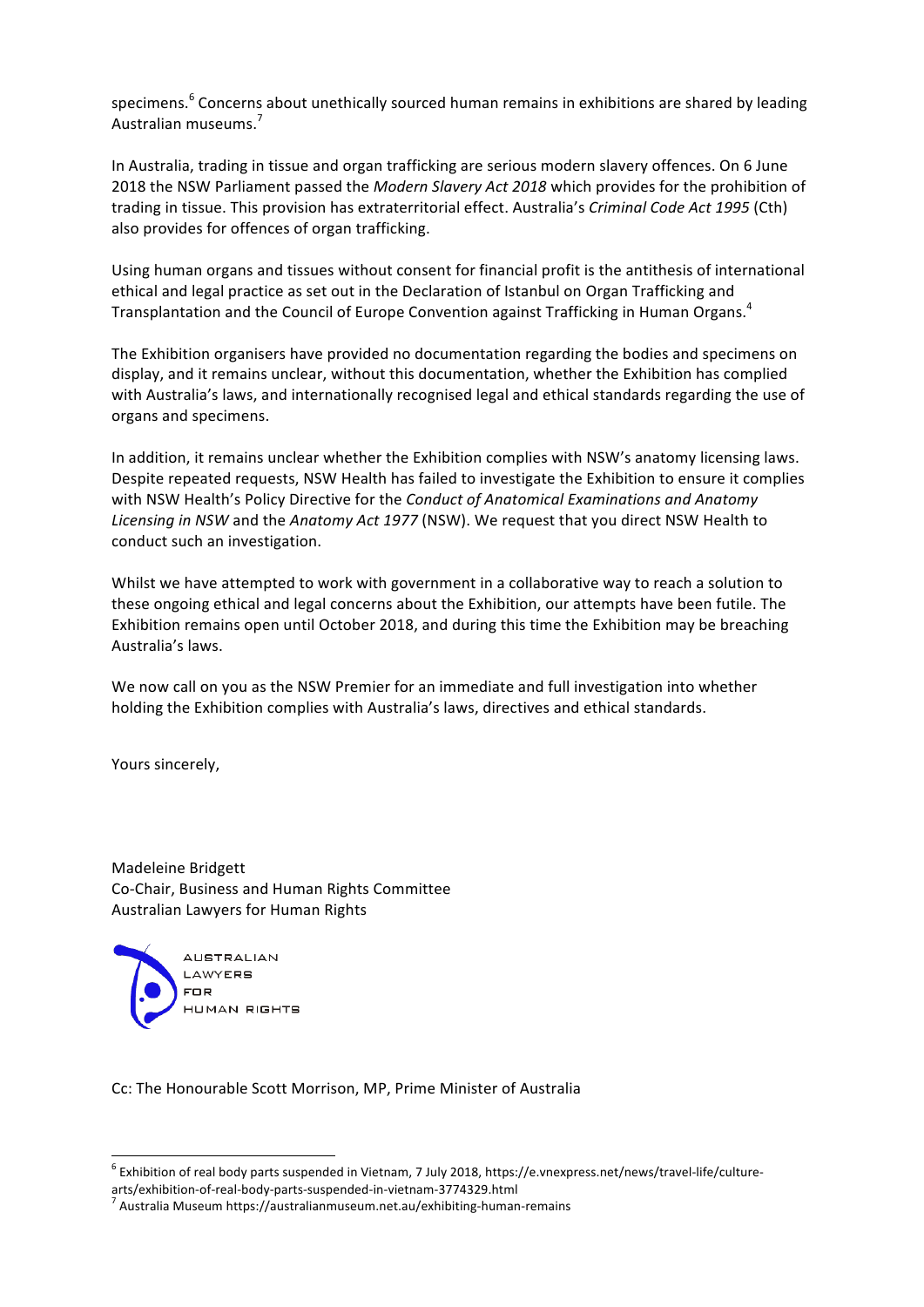

Kerry Weste President Australian Lawyers for Human Rights



Maria Nawaz Law Reform Solicitor/Clinical Legal Supervisor Kingsford Legal Centre, UNSW Law



NEW SOUTH WALES **BAR ASSOCIATION** 

**Arthur Moses** President NSW Bar Association 



Sophia Bryskine Research and Policy Doctors Against Forced Organ Harvesting

## INTERNATIONAL COALITION TO **END TRANSPLANT ABUSE IN CHINA**

Professor Wendy Rogers Chair, International Advisory Committee International Coalition to End Transplant Abuse in China

Professor Ian Kerridge Bioethics and Medicine Sydney Health Ethics, School of Public Health Haematologist & BMT Physician Royal North Shore Hospital

Professor Jacob Lavee, M.D. Immediate Past President Israel Transplantation Society Professor of Surgery Director, Heart Transplantation Unit Deputy Director, Department of Cardiac Surgery Leviev Heart Center Sheba Medical Center, Sackler Faculty of Medicine Tel Aviv University, Ramat Aviv, Israel

Wome Fraton o

Professor Maria A. Fiatarone Singh, MD, FRACP John Sutton Chair of Exercise and Sport Science Faculty of Health Sciences The University of Sydney

## INTERNATIONAL COALITION TO **END TRANSPLANT ABUSE IN CHINA**

Susie Hughes Executive Director & Chair, Australian Committee, International Coalition to End Transplant Abuse in China

Jul Macnell

Dr Paul Macneill, MA, LLB, PhD Honorary Associate Professor Faculty of Medicene and Health Sydney Health Ethics The University of Sydney